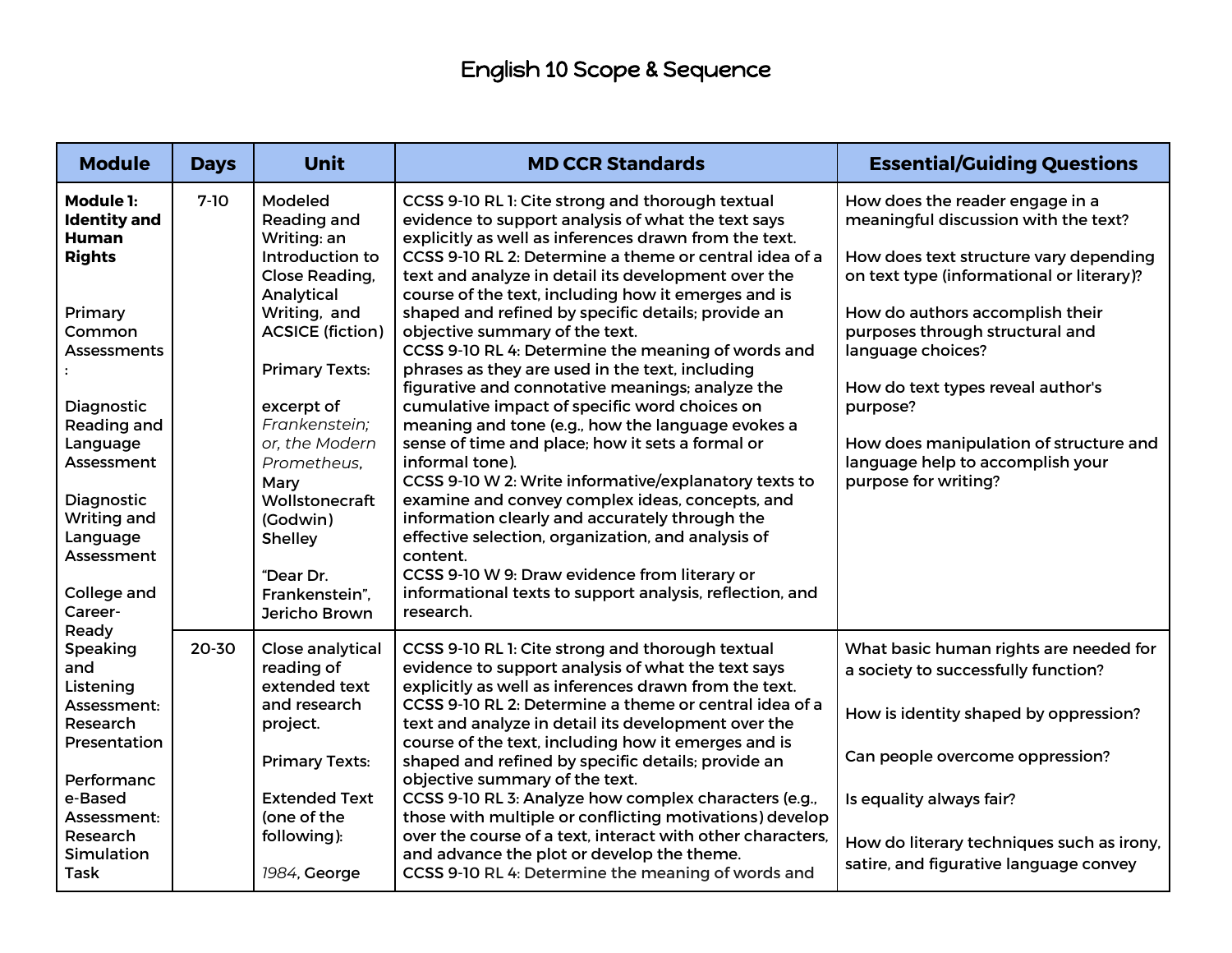|              | Orwell                   | phrases as they are used in the text, including            | author's purpose?                            |
|--------------|--------------------------|------------------------------------------------------------|----------------------------------------------|
| College and  | <b>Brave New</b>         | figurative and connotative meanings; analyze the           |                                              |
| Career-      | World, Aldous            | cumulative impact of specific word choices on              | How do language and stylistic elements       |
| Ready        | Huxley                   | meaning and tone (e.g., how the language evokes a          | such as syntax, parallel structure, diction, |
| Research     | Fahrenheit 451,          | sense of time and place; how it sets a formal or           |                                              |
| Assessment:  | Ray Bradbury             | informal tone).                                            | sentence types and patterns,                 |
| Researched   |                          | CCSS 9-10 RL 5: Analyze how an author's choices            | punctuation, tone, persuasive elements,      |
| Annotated    | <b>Various poems</b>     | concerning how to structure a text, order events within    | absolute phrases convey author's             |
| Bibliography | paired with              | it (e.g., parallel plots), and manipulate time (e.g.,      | purpose?                                     |
|              | each extended            | pacing, flashbacks) create such effects as mystery,        |                                              |
|              | text.                    | tension, or surprise.                                      | How is identity shaped by one's reaction     |
|              |                          | CCSS 9-10 RL 6: Analyze a particular point of view or      |                                              |
|              | <b>Various satirical</b> | cultural experience reflected in a work of literature      | to oppression?                               |
|              | pieces and               | from outside the United States, drawing on a wide          |                                              |
|              | nonfiction               | reading of world literature.                               | How have human rights been violated          |
|              | articles.                | CCSS 9-10 SL 1: Initiate and participate effectively in a  | historically and currently worldwide?        |
|              |                          | range of collaborative discussions (one-on-one, in         |                                              |
|              | U.S.                     | groups, and teacher-led) with diverse partners on          | How are sources evaluated and                |
|              | Constitution.            | grades 9-10 topics, texts, and issues, building on others' |                                              |
|              | Amend. I - X.            | ideas and expressing their own clearly and                 | considered for academic merit?               |
|              | (Bill of Rights)         | persuasively.                                              |                                              |
|              |                          | CCSS 9-10 L5: Demonstrate understanding of figurative      | How does the use of persuasive               |
|              | The Universal            | language, word relationships, and nuances in word          | techniques (including text and images)       |
|              | Declaration of           | meanings.                                                  | create an argument?                          |
|              | Human Rights,            | CCSS 9-10 RI 1: Cite strong and thorough textual           |                                              |
|              | <b>United Nations</b>    | evidence to support analysis of what the text says         | What details of MLA style and formatting     |
|              |                          | explicitly as well as inferences drawn from the text.      |                                              |
|              |                          | CCSS 9-10 RI 5: Analyze in detail how an author's          | are necessary for structuring and            |
|              |                          | ideas or claims are developed and refined by               | documenting information?                     |
|              |                          | particular sentences, paragraphs, or larger portions       |                                              |
|              |                          | of a text (e.g., a section or chapter).                    | How do other works, print and non-print      |
|              |                          | CCSS 9-10 RI 9: Analyze seminal U.S. documents             | help synthesize an argument?                 |
|              |                          | of historical and literary significance (e.g.,             |                                              |
|              |                          | Washington's Farewell Address, the Gettysburg              |                                              |
|              |                          | Address, Roosevelt's Four Freedoms speech,                 |                                              |
|              |                          | King's "Letter from Birmingham Jail"), including           |                                              |
|              |                          | how they address related themes and concepts.              |                                              |
|              |                          | CCSS 9-10 W 2: Write informative/explanatory texts to      |                                              |
|              |                          | examine and convey complex ideas, concepts, and            |                                              |
|              |                          | information clearly and accurately through the             |                                              |
|              |                          | effective selection, organization, and analysis of         |                                              |
|              |                          | content.                                                   |                                              |
|              |                          | CCSS 9-10 W 3: Write narratives to develop real or         |                                              |
|              |                          | imagined experiences or events using effective             |                                              |
|              |                          |                                                            |                                              |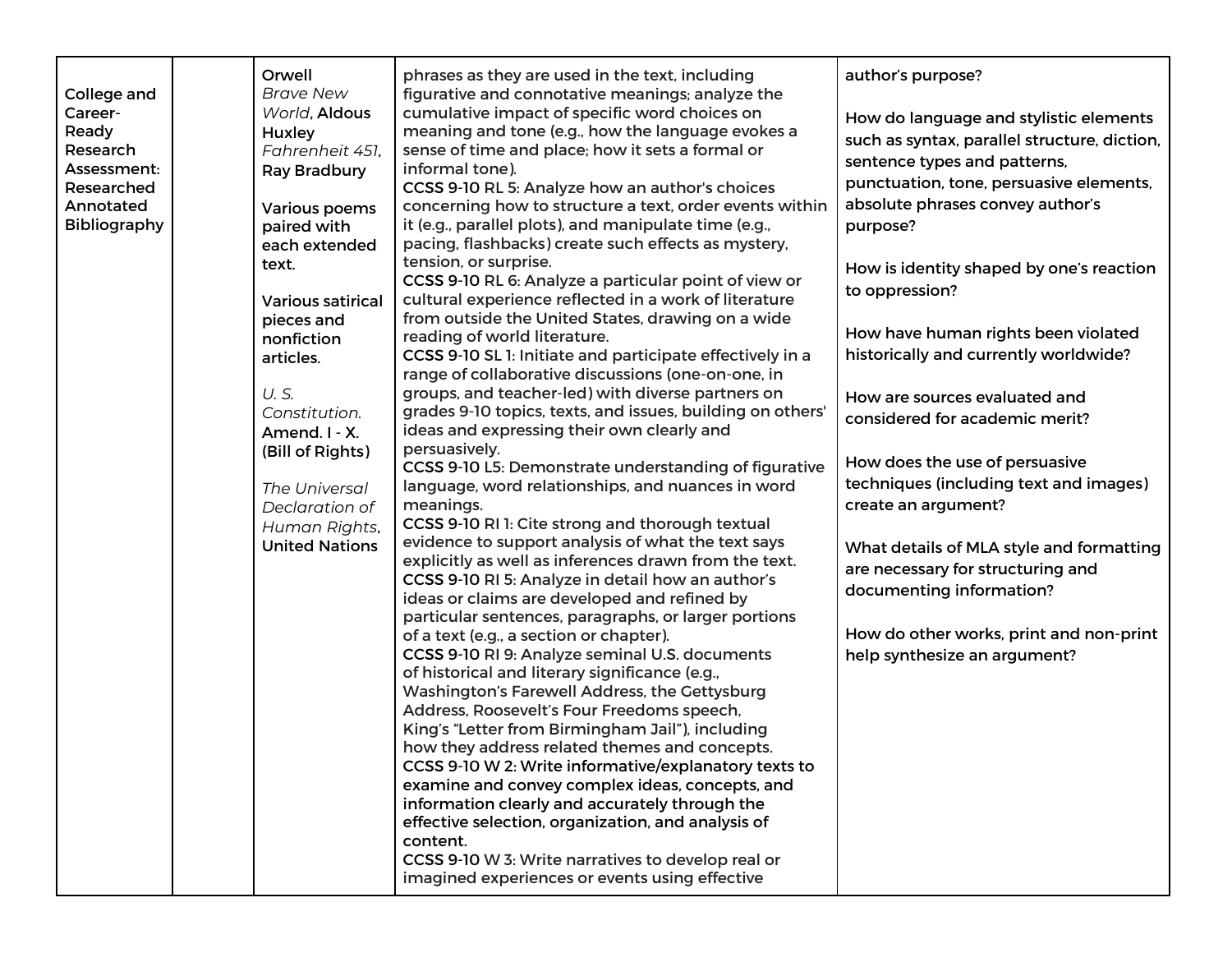|                                                                                                                                                                      |         |                                                                                                                                                                                                         | technique, well-chosen details, and well-structured<br>event sequences.<br>CCSS 9-10 W 9: Draw evidence from literary or<br>informational texts to support analysis, reflection, and                                                                                                                                                                                                                                                                                                                                                                                                                                                                                                                                                                                                                                                                                                                                                                                                                                                                                                                                  |                                                                                                                                                                                                                                                                                                                                                                                                                  |
|----------------------------------------------------------------------------------------------------------------------------------------------------------------------|---------|---------------------------------------------------------------------------------------------------------------------------------------------------------------------------------------------------------|-----------------------------------------------------------------------------------------------------------------------------------------------------------------------------------------------------------------------------------------------------------------------------------------------------------------------------------------------------------------------------------------------------------------------------------------------------------------------------------------------------------------------------------------------------------------------------------------------------------------------------------------------------------------------------------------------------------------------------------------------------------------------------------------------------------------------------------------------------------------------------------------------------------------------------------------------------------------------------------------------------------------------------------------------------------------------------------------------------------------------|------------------------------------------------------------------------------------------------------------------------------------------------------------------------------------------------------------------------------------------------------------------------------------------------------------------------------------------------------------------------------------------------------------------|
|                                                                                                                                                                      | $4 - 6$ | <b>World Speeches</b><br><b>Primary Texts:</b><br><b>The Nobel</b><br>Acceptance<br>Speech<br>delivered by<br>Elie Wiesel, 1986<br>Speech<br>delivered by<br>Nelson<br>Mandela, March<br>2005           | research.<br>CCSS 9-10 RI 6. Determine an author's point of view or<br>purpose in a text and analyze how an author uses<br>rhetoric to advance that point of view or purpose.<br>CCSS 9-10 SL 3. Evaluate a speaker's point of view,<br>reasoning, and use of evidence and rhetoric,<br>identifying any fallacious reasoning or exaggerated or<br>distorted evidence.<br>CCSS 9-10 L 6. Acquire and use accurately general<br>academic and domain-specific words and phrases,<br>sufficient for reading, writing, speaking, and listening<br>at the college and career readiness level; demonstrate<br>independence in gathering vocabulary knowledge<br>when considering a word or phrase important to<br>comprehension or expression.                                                                                                                                                                                                                                                                                                                                                                               | How have human rights been violated<br>historically and currently worldwide?<br>How does the use of persuasive<br>techniques (including text and images)<br>create an argument?<br>How do language and stylistic elements<br>such as syntax, parallel structure, diction,<br>sentence types and patterns,<br>punctuation, tone, persuasive elements,<br>absolute phrases convey author's<br>purpose?             |
| <b>Module 2:</b><br><b>Ethical</b><br><b>Choices</b><br>Primary<br>Common<br>Assessments<br>Performanc<br>e-Based<br>Assessment:<br>Narrative<br><b>Writing Task</b> | $5-10$  | Modeled<br>Reading and<br>Writing: an<br>Introduction to<br>Close Reading,<br>Analytical<br>Writing, and<br><b>ACSICE</b><br>(nonfiction)<br><b>Primary Texts:</b><br>various<br>nonfiction<br>articles | CCSS 9-10 RI 1: Cite strong and thorough textual<br>evidence to support analysis of what the text says<br>explicitly as well as inferences drawn from the text.<br>CCSS 9-10 RI 2: Determine a central idea of a text and<br>analyze its development over the course of the text,<br>including how it emerges and is shaped and refined by<br>specific details; provide an objective summary of the<br>text.<br>CCSS 9-10 RI 4: Determine the meaning of words and<br>phrases as they are used in a text, including figurative,<br>connotative, and technical meanings; analyze the<br>cumulative impact of specific word choices on<br>meaning and tone (e.g., how the language of a court<br>opinion differs from that of a newspaper).<br>CCSS 9-10 RI 5: Analyze in detail how an author's ideas<br>or claims are developed and refined by particular<br>sentences, paragraphs, or larger portions of a text (e.g.,<br>a section or chapter).<br>CCSS 9-10 RI 6: Determine an author's point of view or<br>purpose in a text and analyze how an author uses<br>rhetoric to advance that point of view or purpose. | How does the reader engage in a<br>meaningful discussion with the text?<br>How does text structure vary depending<br>on text type (informational or literary)?<br>How do authors accomplish their<br>purposes through structural and<br>language choices?<br>How do text types reveal author's<br>purpose?<br>How does manipulation of structure and<br>language help to accomplish your<br>purpose for writing? |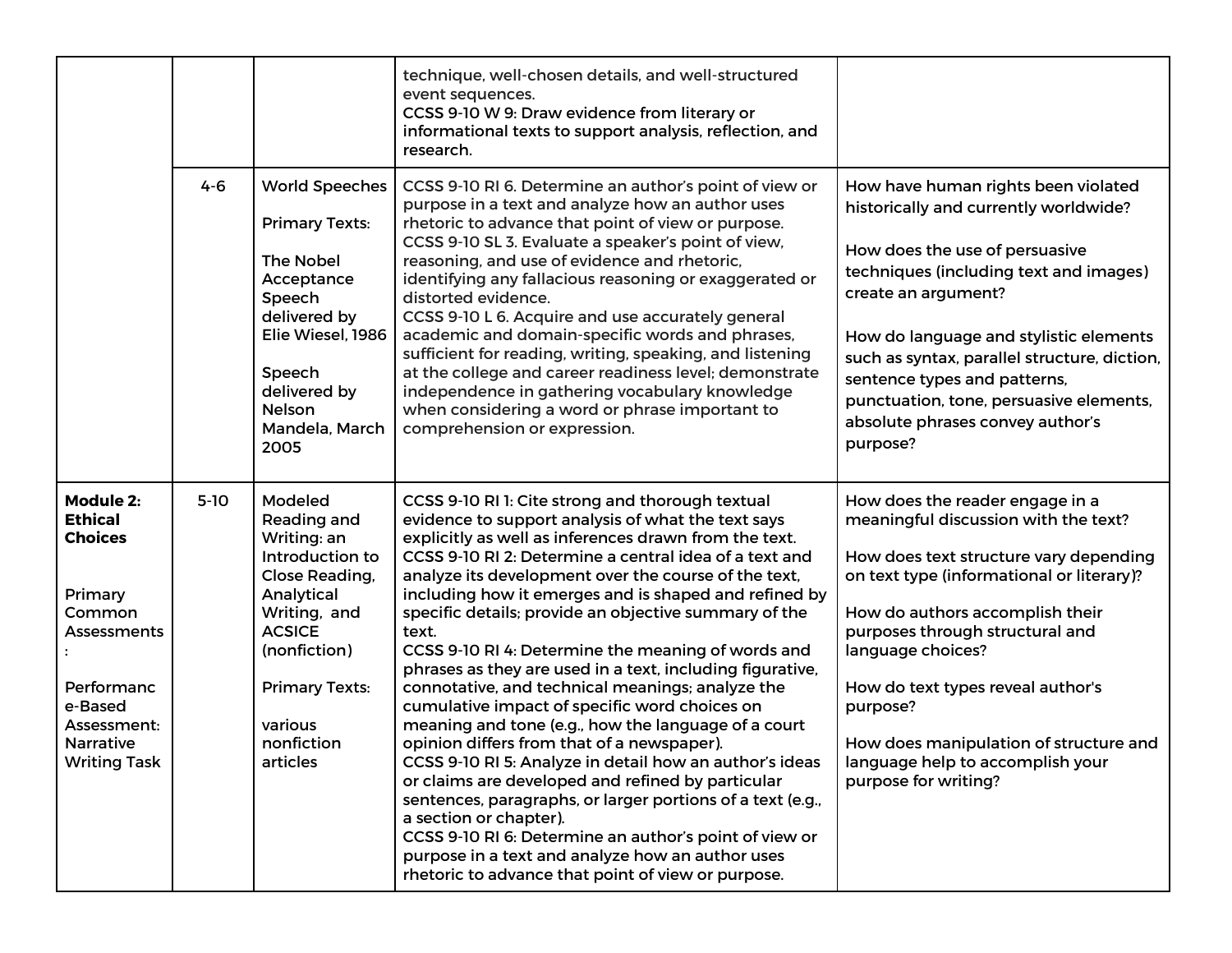|           |                                                                                                                                                                                                                                                                                                                                                                                                                                                                 | CCSS 9-10 W 2: Write informative/explanatory texts to<br>examine and convey complex ideas, concepts, and<br>information clearly and accurately through the<br>effective selection, organization, and analysis of<br>content.<br>CCSS 9-10 W 9: Draw evidence from literary or<br>informational texts to support analysis, reflection, and<br>research.                                                                                                                                                                                                                                                                                                                                                                                                                                                                                                                                                                                                                                                                                                                                                                                                                                                                                                                                                                                                                                                                                                                                                                                                                                                                                                                                                                                                                                                                                |                                                                                                                                                                          |
|-----------|-----------------------------------------------------------------------------------------------------------------------------------------------------------------------------------------------------------------------------------------------------------------------------------------------------------------------------------------------------------------------------------------------------------------------------------------------------------------|---------------------------------------------------------------------------------------------------------------------------------------------------------------------------------------------------------------------------------------------------------------------------------------------------------------------------------------------------------------------------------------------------------------------------------------------------------------------------------------------------------------------------------------------------------------------------------------------------------------------------------------------------------------------------------------------------------------------------------------------------------------------------------------------------------------------------------------------------------------------------------------------------------------------------------------------------------------------------------------------------------------------------------------------------------------------------------------------------------------------------------------------------------------------------------------------------------------------------------------------------------------------------------------------------------------------------------------------------------------------------------------------------------------------------------------------------------------------------------------------------------------------------------------------------------------------------------------------------------------------------------------------------------------------------------------------------------------------------------------------------------------------------------------------------------------------------------------|--------------------------------------------------------------------------------------------------------------------------------------------------------------------------|
| $20 - 35$ | Close analytical<br>reading of<br>extended text.<br><b>Primary Texts:</b><br><b>Extended Text</b><br>(one of the<br>following):<br>The Immortal<br>Life of<br>Henrietta<br>Lacks, Rebecca<br><b>Skloot</b><br>What the Eyes<br>Don't See,<br>Mona Hanna-<br>Attisha<br>An Ordinary<br>Man, Paul<br>Rusesabagina<br>Mercies in<br>Disguise, Gina<br>Kolata<br>Freedom<br>Writers, Erin<br>Gruwell<br>Various paired<br>poems.<br>Various short<br>readings, both | CCSS 9-10 RI 1: Cite strong and thorough textual<br>evidence to support analysis of what the text says<br>explicitly as well as inferences drawn from the text.<br>CCSS 9-10 RI 2: Determine a central idea of a text and<br>analyze its development over the course of the text,<br>including how it emerges and is shaped and refined by<br>specific details; provide an objective summary of the<br>text.<br>CCSS 9-10 RI 3. Analyze how the author unfolds an<br>analysis or series of ideas or events, including the order<br>in which the points are made, how they are introduced<br>and developed, and the connections that are drawn<br>between them.<br>CCSS 9-10 RI 4: Determine the meaning of words and<br>phrases as they are used in a text, including figurative,<br>connotative, and technical meanings; analyze the<br>cumulative impact of specific word choices on<br>meaning and tone (e.g., how the language of a court<br>opinion differs from that of a newspaper).<br>CCSS 9-10 RI 5: Analyze in detail how an author's ideas<br>or claims are developed and refined by particular<br>sentences, paragraphs, or larger portions of a text (e.g.,<br>a section or chapter).<br>CCSS 9-10 RI 6: Determine an author's point of view or<br>purpose in a text and analyze how an author uses<br>rhetoric to advance that point of view or purpose.<br>CCSS 9-10 RI 7: Analyze various accounts of a subject<br>told in different mediums (e.g., a person's life story in<br>both print and multimedia), determining which details<br>are emphasized in each account.<br>CCSS 9-10 RI 8: Delineate and evaluate the argument<br>and specific claims in a text, assessing whether the<br>reasoning is valid and the evidence is relevant and<br>sufficient; identify false statements and fallacious<br>reasoning. | What makes a choice ethical?<br>What steps are involved in making an<br>ethical choice?<br>How are ethical dilemmas overcome by<br>characters in nonfiction and fiction? |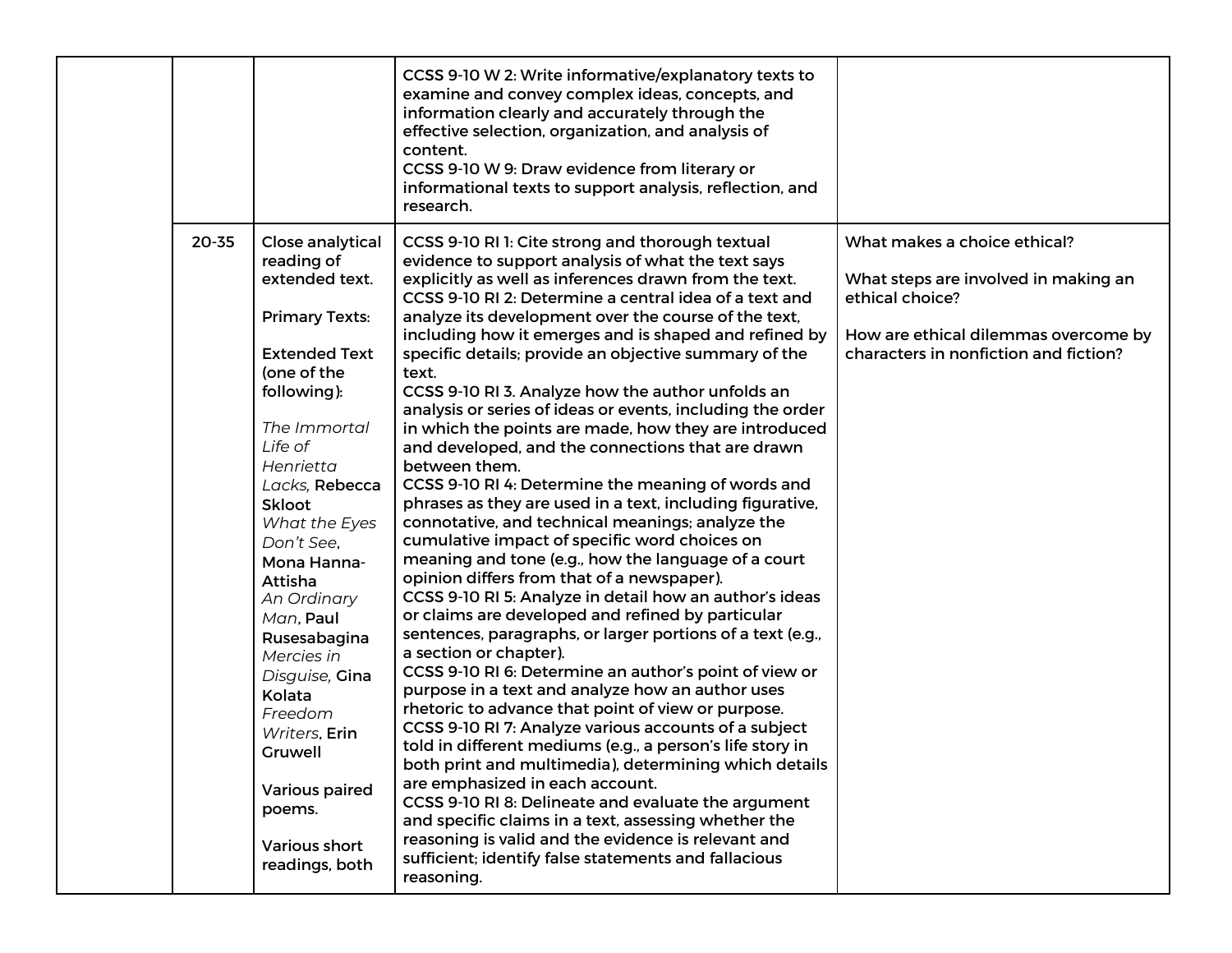|                               | fiction and<br>nonfiction.                       | CCSS 9-10 SL 2. Integrate multiple sources of<br>information presented in diverse media or formats<br>(e.g., visually, quantitatively, orally) evaluating the<br>credibility and accuracy of each source.<br>CCSS 9-10 SL 3. Evaluate a speaker's point of view,<br>reasoning, and use of evidence and rhetoric,<br>identifying any fallacious reasoning or exaggerated or<br>distorted evidence.<br>CCSS 9-10 SL 4. Present information, findings, and<br>supporting evidence clearly, concisely, and logically<br>such that listeners can follow the line of reasoning and<br>the organization, development, substance, and style<br>are appropriate to purpose, audience, and task.<br>CCSS 9-10 SL 5. Make strategic use of digital media<br>(e.g., textual, graphical, audio, visual, and interactive<br>elements) in presentations to enhance understanding<br>of findings, CCSS 9-10 L 3. Apply knowledge of<br>language to understand how language functions in<br>different contexts, to make effective choices for<br>meaning or style, and to comprehend more fully when<br>reading or listening.<br>reasoning, and evidence and to add interest.<br>CCSS 9-10 W 1: Write arguments to support claims in<br>an analysis of substantive topics or texts, using valid<br>reasoning and relevant and sufficient evidence.<br>CCSS 9-10 W 4: Produce clear and coherent writing in<br>which the development, organization, and style are<br>appropriate to task, purpose, and audience.<br>CCSS 9-10 W 7: Conduct short as well as more<br>sustained research projects to answer a question<br>(including a self-generated question) or solve a<br>problem; narrow or broaden the inquiry when<br>appropriate; synthesize multiple sources on the<br>subject, demonstrating understanding of the subject<br>under investigation. |                                                                                             |
|-------------------------------|--------------------------------------------------|-----------------------------------------------------------------------------------------------------------------------------------------------------------------------------------------------------------------------------------------------------------------------------------------------------------------------------------------------------------------------------------------------------------------------------------------------------------------------------------------------------------------------------------------------------------------------------------------------------------------------------------------------------------------------------------------------------------------------------------------------------------------------------------------------------------------------------------------------------------------------------------------------------------------------------------------------------------------------------------------------------------------------------------------------------------------------------------------------------------------------------------------------------------------------------------------------------------------------------------------------------------------------------------------------------------------------------------------------------------------------------------------------------------------------------------------------------------------------------------------------------------------------------------------------------------------------------------------------------------------------------------------------------------------------------------------------------------------------------------------------------------------------------------------------------------------------------------------|---------------------------------------------------------------------------------------------|
| through I<br>entire<br>module | Independent<br>Readings<br>(student<br>selected) | CCSS 9-10 RL 10: By the end of grade 9, read and<br>comprehend literature, including stories, dramas, and<br>poems, in the grades 9-10 text complexity band<br>proficiently, with scaffolding as needed at the high end<br>of the range.<br>CCSS 9-10 W 10. Write routinely over extended time<br>frames (time for research, reflection, and revision) and<br>shorter time frames (a single sitting or a day or two) for                                                                                                                                                                                                                                                                                                                                                                                                                                                                                                                                                                                                                                                                                                                                                                                                                                                                                                                                                                                                                                                                                                                                                                                                                                                                                                                                                                                                                | What is the author's purpose?<br>How does the author use language to<br>accomplish purpose? |